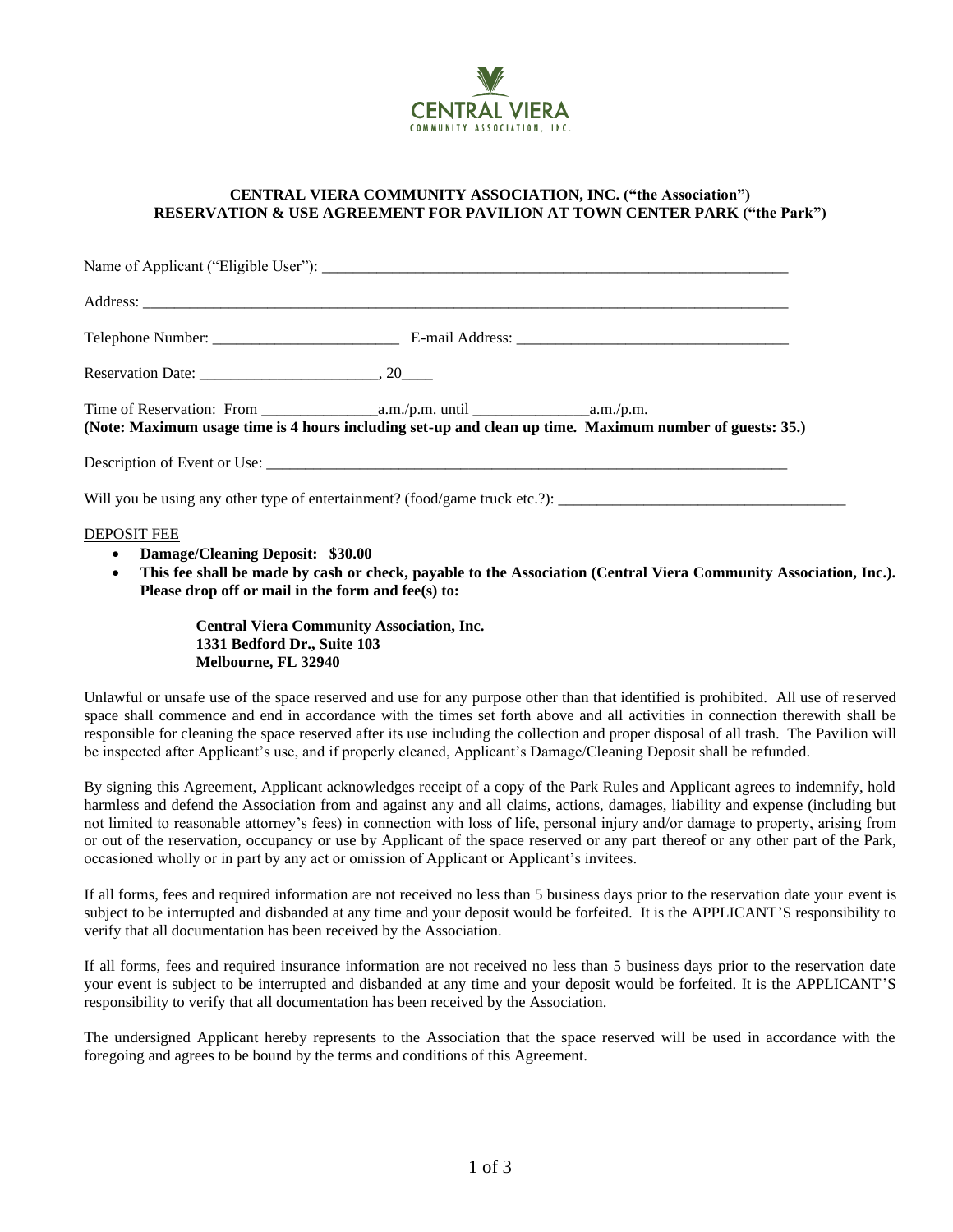

## **Rules are attached:**

I have read, received a copy of and agree to abide by ALL of the rules contained herein. I understand that if any of the rules are violated my deposit may be forfeited at the sole discretion of the Association. I further understand as the eligible user I am financially responsible for any damages that occur.

Initial: \_\_\_\_\_\_\_\_\_\_

Applicant Signature: \_\_\_\_\_\_\_\_\_\_\_\_\_\_\_\_\_\_\_\_\_\_\_\_\_\_\_\_\_\_\_\_\_\_\_\_\_\_\_\_\_\_\_\_

Printed Name: \_\_\_\_\_\_\_\_\_\_\_\_\_\_\_\_\_\_\_\_\_\_\_\_\_\_\_\_\_\_\_\_\_\_\_\_\_\_\_\_\_\_\_\_\_\_\_\_

Date: \_\_\_\_\_\_\_\_\_\_\_\_\_\_\_\_\_\_\_\_\_\_\_\_\_, 20\_\_\_\_\_\_

Approved and Accepted By: Central Viera Community Association, Inc.

By: \_\_\_\_\_\_\_\_\_\_\_\_\_\_\_\_\_\_\_\_\_\_\_\_\_\_\_\_\_\_\_ Received payment of Fees on \_\_\_\_\_\_\_\_\_\_\_\_\_\_\_\_\_\_\_\_\_, 20\_\_\_\_ Check (s) \_\_\_\_\_\_\_\_&\_\_\_\_\_\_\_\_ or Cash \_\_\_\_\_\_\_\_\_\_\_\_\_\_\_\_